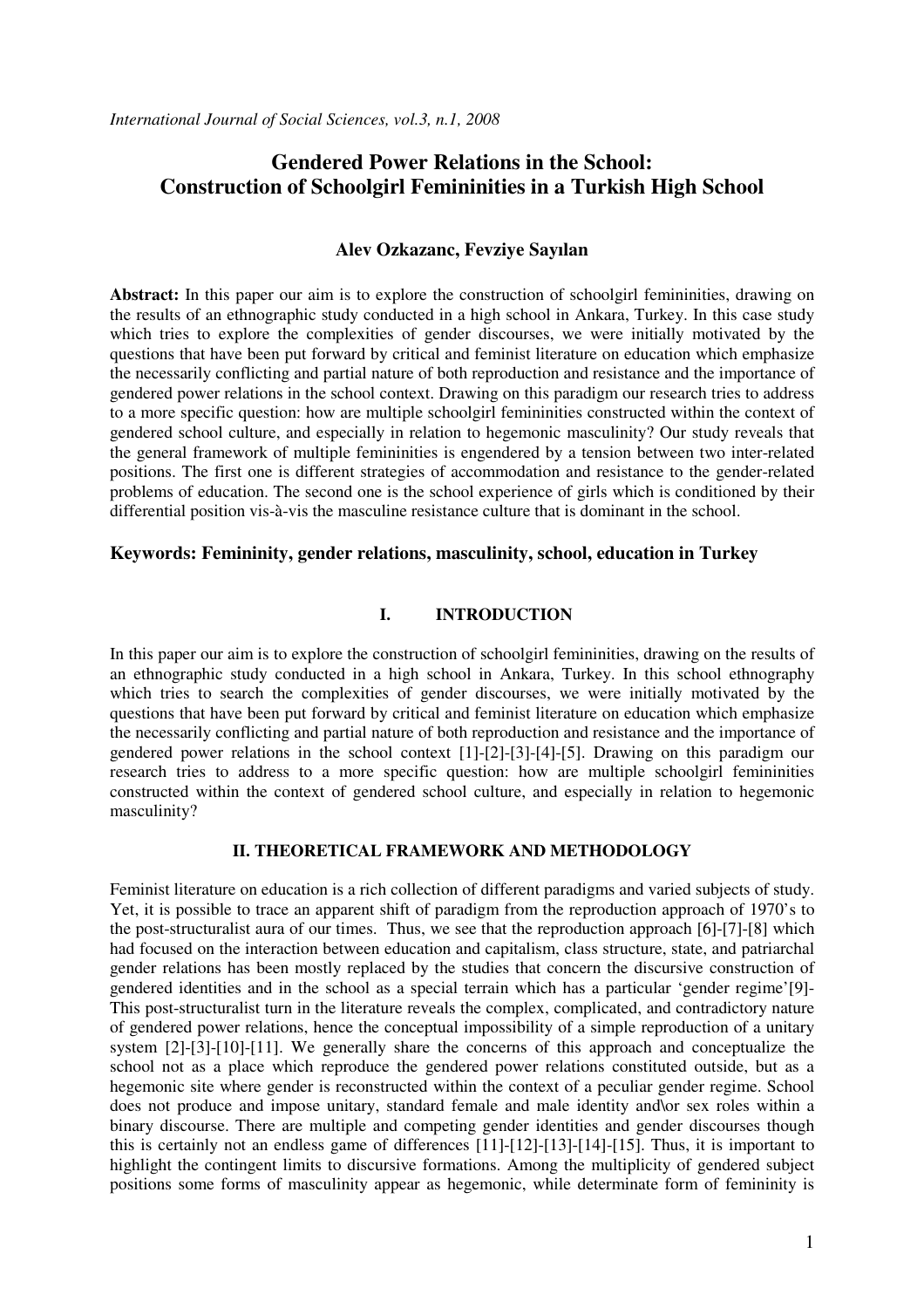emphasized [9]-[13]. But, as we try to mark in this study, talking of multiple gendered identities and hegemonic masculinity is not satisfactory as long as we don't relate it to the particular gender regime of the school. This relation is of vital importance as we assume that school does not mirror the hegemonic masculinity operating at the level of general society. Gendered nature of school as a cultural institution has varied and complex dimensions [8]. However, from the point of view of this paper which focuses on the construction of schoolgirl femininities, we find it necessary to underline some determinate factors.

Firstly, we should address the problem of gender violence that seems to be the most important constitutive part of the gender regime of school. Different aspects and manifestations of this problem have been addressed in the rapidly growing literature [16]-[17]-[18]-[19]-[20]-[21]-[22]. Although there is no clarity as to the definition of violence, we see that there has been a general tendency to broaden the definition of the concept. As Osler [21] points out, most serious problems of schoolgirls are directly related with the hidden and 'normalized' culture of aggression. This is the underlying reason behind the academic failure and social and psychological withdrawal of many 'problem' girls as well as those who are not even regarded as 'problem'. Also, gender violence is constutive for the construction of schoolgirl femininities. Our study reveals that the general framework which conditions the construction of multiple femininities is engendered by the presence of a hegemonic masculine culture. All feminine identities are affected differently by the culture of aggression and bullying and the way different girls relate with this culture determines the central elements in their gender discourses. We will also stress that the potency of masculine culture is realized mostly through its effects on the relations between different groups of girl.

Secondly, the fact that the school is the very place where the discursive construction of the tension between femininity and academic success and/or intelligence takes place makes it a special site for the construction of femininities. As it is emphasized by several studies, the main contradiction that schoolgirls is confronted with is the expectation that they should be both 'feminine' and 'successful' at the same time [23]-[24]-[25]. Confronted with this contradictory demand, most schoolgirls resort to the strategy of feminine-ization of academic success, while some marjinals go for the postfeminisization of success [25]. But as long as being clever and intelligent is seen as a masculine trait, schoolgirls can not escape the destructive effects of this paradoxical expectation [23]-[26].

Thirdly, we should cite another gendered aspect of school which has special importance for the construction of (contradictory) gender subjectivities. The official culture of school pretends to be sex\gender neutral, but is in fact characterized by the omnipresence of gender [17]-[27]. This places schoolgirls in another contradictory position whereby they are expected to be both sexual and nonsexual at the same time. Young women must present a desirable heterosexual femininity or risk marginalization, yet bear responsibility for negative attention afforded to their embodied femininity. As Aapola, Gonick and Harris state "young women must submit to the male gaze and yet exhibit responsibility in avoiding unwanted male attention" [28, p.140]. Thus, school culture reproduces the good girl -bad girl distinction, causing a lot of trouble and discomfort between different groups of girls [29].

Lastly, we think that the question as to the gender regime of school should be considered in direct relation to neo-liberal transformations of our times. This transformation has many effects on the gendered power relations in the school [30]-[31]. For our purpose here one certain effect is of special importance, and that is the fascination with the problem of 'failing boys'. The decisive shift of attention form girls' problems to boys' problems is extensively criticized in the literature. [32]-[33]. Girls are increasingly seen as successful and 'compliant', while boys are seen as the 'problem' in education. As boys' problems (particularly the violence in schools) are gaining a hyper-visibility, the specific gender-related problems of girls are rendered invisible. The most likely result of this new turn is the underestimation of specific mechanisms of withdrawal and manifestations of distress of female students [21]. In this study, we argue that in Turkey, the main impact of neo-liberal transformation on the gendered power relations in schools is realized through the reinforcement of a masculine resistance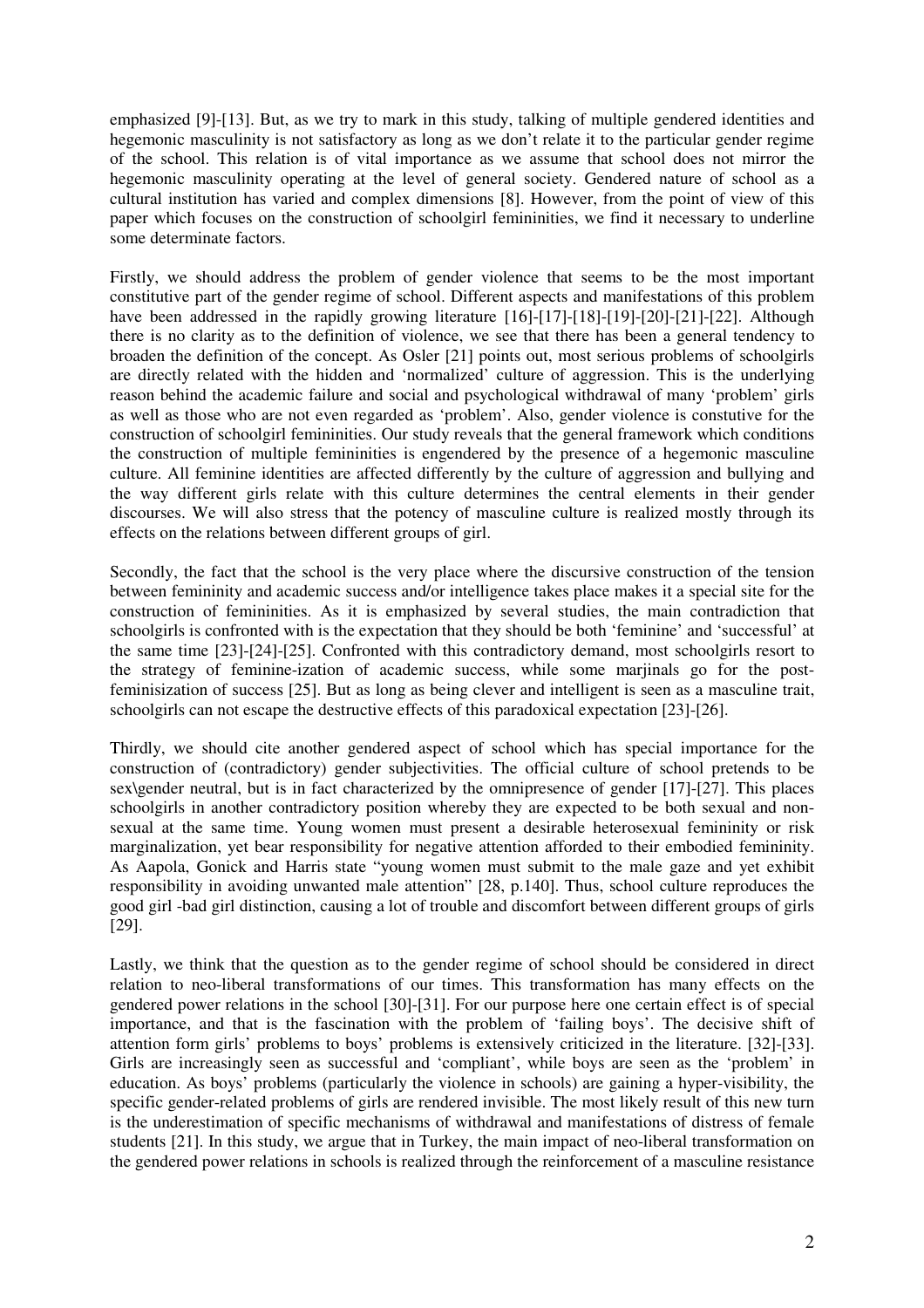culture which led to specific problems for girls. We also will try to show that such specific mechanism and manifestations are the constructive part of the schoolgirl femininities.

### **Methodology**

Our theoretical position led us methodologically to design a case study according to the maxims of critical ethnography [34]-[35]. Critical ethnography involves keeping alert to structural factors while probing meanings and asks how these meanings relate to wider cultural and ideological forms [34, p.205]. Following the insights of this approach, we tried to explore both the authority structures of a concrete school environment and the competing gender discourses from the students' point of view. Besides the insights of critical ethnography, our feminist standpoint in educational research also enabled us to place the subjectivities in the context of gendered power relations [35]. Consequently, we did five months fieldwork in a public high school in Ankara and conducted 55 in-depth interviews with 40 students (20 girls, 20 boys) and 15 teachers (12 women, 3 men) and all of the administrators (three women). We also carried out participant and non-participant observations in school areas such as the Counseling Service, the Teachers' room, classrooms, the canteen, the school yard, during which we engaged in many non-structured and semi-structured interviews with both students and teachers. Lastly, we did a research on the official documents of the Board of Discipline and the Counseling Service.

The high school at which we conducted our research was selected for several reasons. It is a public school in the center of Ankara, the capital city of Turkey. The school is situated in a neighborhood where all of the major social transformations are densely intermingled, and this peculiarity enabled us to elucidate the multifarious problems related to the changing meaning of education. An old and very restricted area of squatter houses and recently developed middle-class residential areas are mixed in this particular locality. So, the majority of students come from families with low incomes. Yet, this neighborhood is not an example of urban wreck, populated by working class or underclass but a lower-middle class area where even the remaining squatter houses are in a rather proper condition. Therefore we did not observe a dominant 'culture of poverty' there. Neither did we observe the dominance of an Islamic/conservative culture. Regardless of its middle class and 'secular' culture, the neighborhood is still under the impact of neo-liberal transformations such as unemployment, growing poverty, the growing power of ethnic communities and informal even Mafioso relationships. In the end, trapped in a web of unemployment and poverty, the local youth culture is based on multifarious manifestations of masculine power.

# **III. MASCULINE RESISTANCE CULTURE**

The most general result of our research is that the neo-liberal transformation of Turkey within last twenty years resulted in a structural crisis of education whereby public schools have been reduced to function as a 'correction house' aiming to tame 'unruly' young people. This constitutes the root cause of the acute crisis of authority and the rampant resistance practices in high schools today. As we concluded from the research, this resistance culture is mainly of masculine character. The main reason to the crisis of school authority is that authority is seen by most students as marginalizing, degrading, discriminating, arbitrary, helpless, careless and fearful. At the forefront of the widespread instances of oppositional acts come the behavior that aims to sabotage the classroom order and the resistance practices that try to break the rules regulating time, space and body on the whole school terrain. The critical reactions against the school authority are widely held by all the different groups of students, but in differentiated ways. However, and notwithstanding this 'differentiated' dissatisfaction, we can identify a dominant resistance culture that functions as a powerful counter-authority over the pupils. Our research supports the arguments as to the importance of the adolescent peer group, particularly for the construction of distinctive status hierarchies based on social power or popularity [36]. In our research we also observed the hegemonic power of that masculine resistance culture over the student community as a whole. Thus, the school culture is primarily determined by the extremely intricate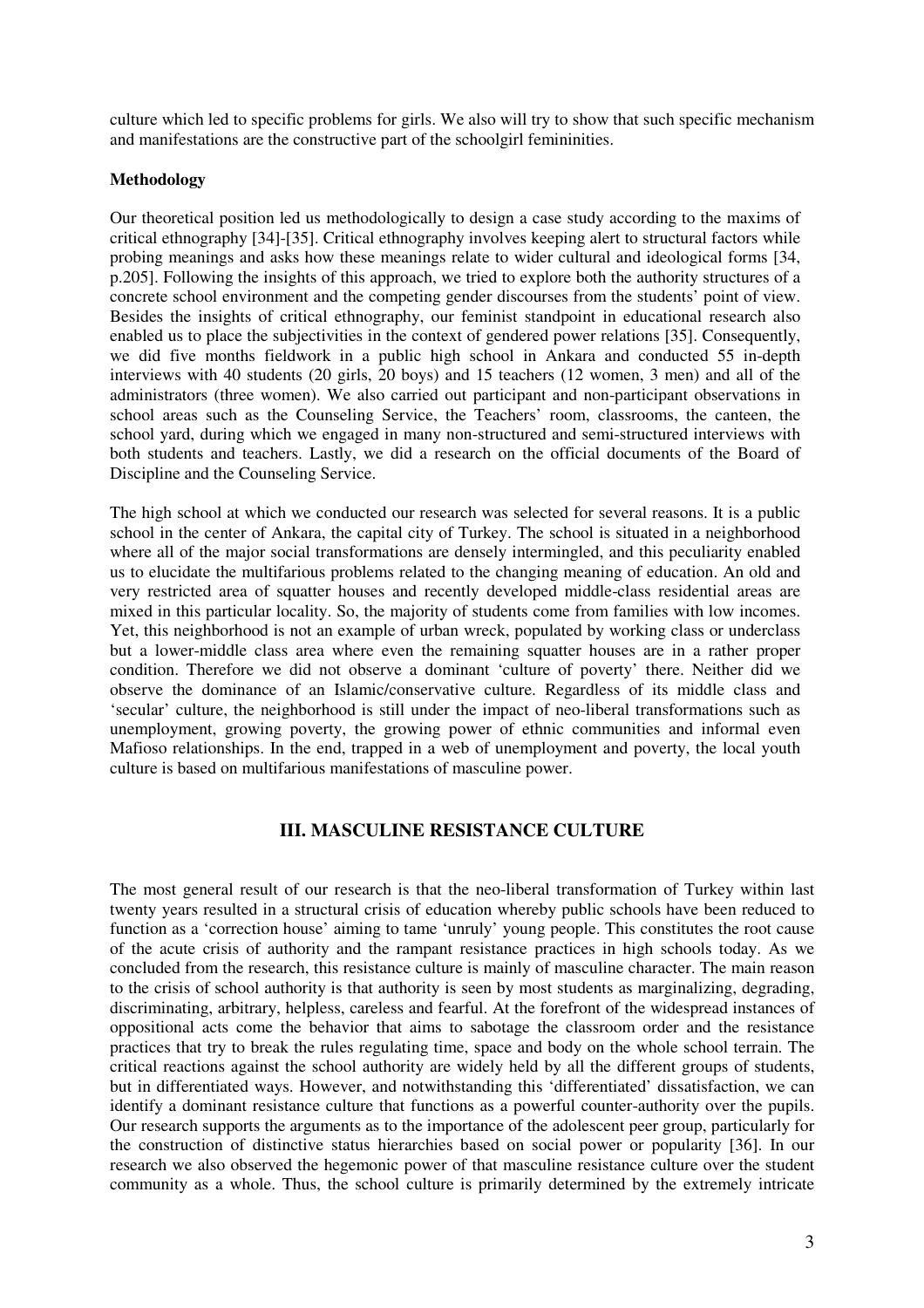dynamics of the conflict between these two 'authorities'. This culture embraces and/or excludes all different groups of students in different ways. Against the teachers' authority, it also functions as a counter-hegemonic force undermining their 'taming/civilizing' mission. Deriving its 'potency' chiefly from the 'neighborhood-based' identities of the majority of students, this culture is based on a vigorous masculine assertion of power. In line with Jackson [37] we can describe this culture as the failing boys' compensatory culture of 'aggressive laddism'. Many students from the lower classes are compelled to strive for 'power' in their own ways in a ruthless world where only the powerful dominates. So, these 'powerless' young people try to acquire 'power' through the only alternative left to them: masculinity which is construed as the ultimate power. Despite the fact that there are many students who are not of the same neighborhood and who try to stay outside of this masculine culture (mostly the girls), this 'culture of masculine power' takes its hegemonic force from its being the only available tool at hand to oppose the 'taming/civilizing' school authority.

### **IV. CONSTRUCTION OF MULTIPLE FEMINITIES**

Gendered power relations are more complicated than any simplistic binary discourse of the girls versus boys suggests [12, p.153]. Thus, in line with many theoretical and empirical studies our study highlights the multiplicity of competing gender discourses that girls draw on [12]-[15]-[24]. Nevertheless, it is important to emphasize that some of these discourses have more power and potency than others for particular groups of girls and "conformist discourses continue to exert more power than transgrassive and transformative ones" [12, p.156]. Our study reveals that the general framework of multiple femininities is engendered by a tension between two inter-related positions. The first one is the educational expectations of girls which significantly differ from that of boys. Education is seen as the most important and effective means for personal empowerment against the possible restrictions that a would-be husband will possibly exert on the woman/female party in the marriage. Unfortunately, the high expectations of girls remain unmet by the gender regime of school and different subject positions emerge from the different accommodation and resistance strategies to the gender-mediated problems. Secondly, the school experience of girls is determined by their differential position vis-à-vis the masculine resistance culture that is dominant in the school. Here we see that the main line dividing the girls among themselves is the one between those who are inside and those who are outside the masculine resistance culture. In the following section, we want to analyze these two positions and the resulting femininities in detail.

# **A. Strategies of accommodation and resistance**

For female pupils the meaning of education is strictly related to a strong sense of gender equality. Almost every girl we interviewed perceived education as the only and most important means to empowerment in a patriarchal society. Most of them learned this lesson mainly through positive or negative life stories of women in their family as well as from the admonitions given by them. Such admonitions propose that girls must absolutely have a good education and a profession in order not to depend on a husband in marriage. In short, girls differ from boys in the sense that for the former, education still remains as the principal means of personal empowerment. Compared to boys, girls seem to be more 'hardworking' and 'compliant' if not necessarily the more 'successful' students. But, we must pause at this point in order to look deeply at the concept of 'compliance'. Industrious working, 'compliant' behavior and the resulting 'success' are sought not only because it is seen as an handfold against a would-be husband, but also as means to protect and isolate themselves from the effects of masculine culture in the school. In addition, 'hard-working' is also a practical way to escape from the time-consuming chores at home and thus from a traditional women's role imposed by the family. Thus, the seemingly complaint attitude of girls at school is developed as a strategy against the masculine culture at school and patriarchal roles at wider society.

Unfortunately the seemingly compliant attitude of girls leads to the assumption that girls do not have any problems at all. Therefore, the high educational expectations of girls remain unmet by the gender regime of the school. 'Gender regime' of the school [9] creates many specific gender-mediated problems for girls. Firstly, in contrast to the 'hyper-visibility of boys' and their problems, girls are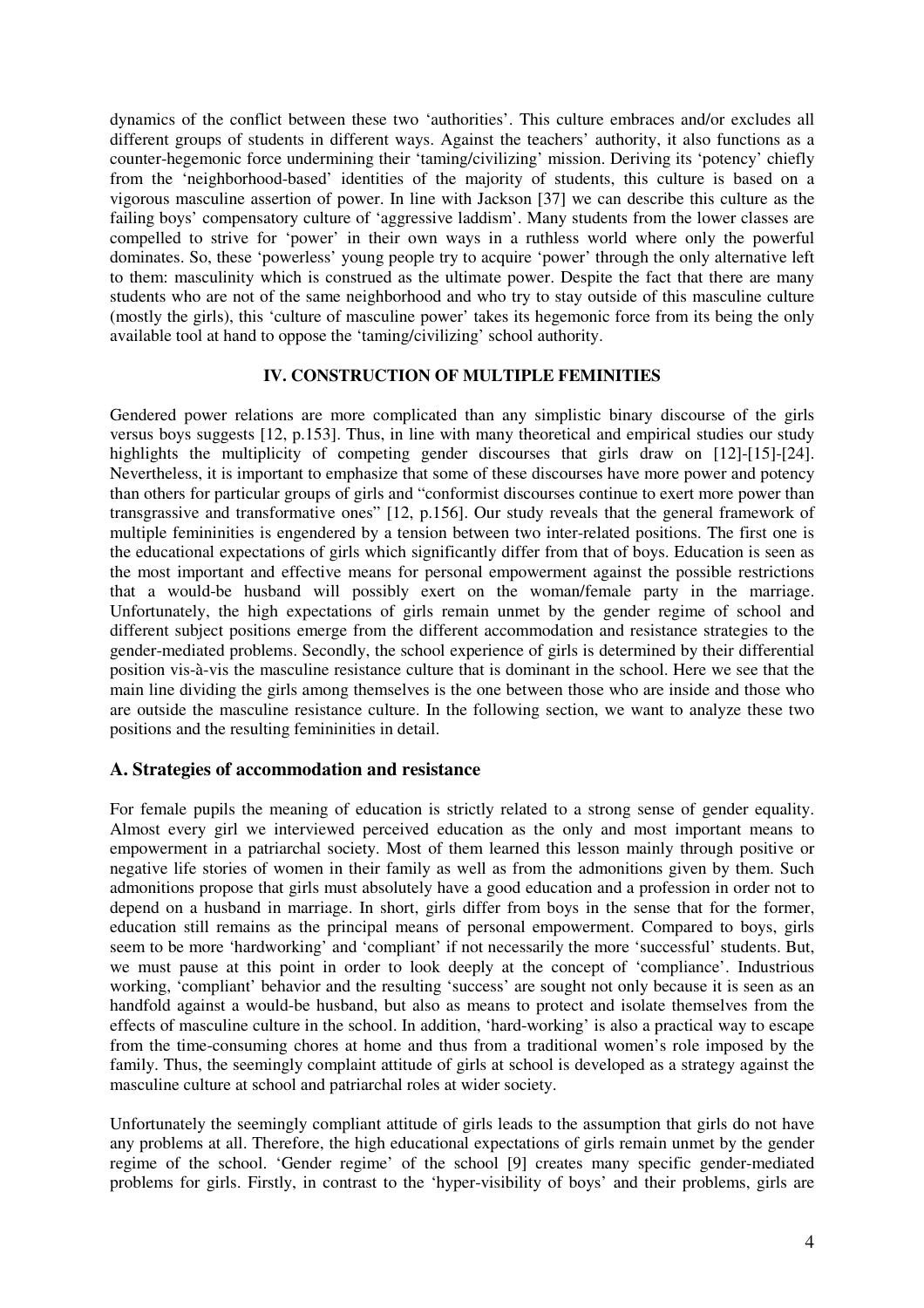usually assumed not to have problems [33]-[38]. Teachers are often able to ignore the types of behavior commonly exhibited by girls in difficulty, which may disrupt an individual's learning but are likely to have a lesser impact on class discipline than physical aggression such as withdrawal from participation in class, truancy and self-harm [20, p.574]-[21]. Students who experience problems with the curriculum tend to engage in gender-related behaviors, which make boys particularly vulnerable to disciplinary exclusion and which among girls may lead to self-exclusion. As we will specify in the following sections, self-exclusionary type of behavior also differs according to the different femininities. The girls who are attracted by the masculine culture are confronted with a high risk of disciplinary action, and withdrawal from participation in class, truancy and self-harm is also widespread among them. Those girls who are not involved in this culture mostly experience a high degree of isolation as well as suffer from the lack of teachers' attention, resulting in serious degree of withdrawal from class participation. Another specific problem occurs for the ones who reject the forms of femininity and popularity conferred by the masculine culture and aspires for high academic achievement. Renold explores the status and contradictions of high-achieving girls who are labeled as 'square'. As she notes although it was an acceptable and legitimate feminine subject position, officially regulated and produced by the pedagogic discourses within the school, rejecting popular peer culture and achieving in high academic terms marked these girls as 'different' and often resulted in teasing and exclusion [24].

### **B. Girls** *vis a vis* **the masculine culture**

In our research we saw that schoolgirls were being categorized, labeled and stigmatized by the masculine culture. The presence of the masculine culture means different things for different groups of girls and every group develops different strategies of reaction and accommodation. Yet, we also saw that girls' reactions were mostly "contained within and rarely challenge the existing structures and … girls were trapped in the very contradictions they would transcend" [12, p.164]. The masculine culture and the hegemonic masculinity it promotes create a paradoxical situation to which girls strive to adjust in different and intricate ways. The difficulties resulting from the contradictory construction of female sexuality as both passive and potentially dangerous are thoroughly analyzed in the literature [24]-[28]- [39]-[40]. Thus, it is pointed out that young women must present a desirable heterosexual femininity or risk marginalization, yet bear responsibility for negative attention afforded to their embodied femininity [28]. Drawing on this literature, our research also discloses the delicate ways schoolgirls endeavor to cope with this dilemma.

We see that the dominant masculine culture in the school has an irresistible appeal because it appears as a conducive instrument that might contribute to the emotional and physical interaction between boys and girls. However it also frightens many girls because of its oppressive and harassing character. As Lahelma argues there is a fine line between playing with is just fun and behavior that is experienced as harassing [18]. Hence, romantic involvements and sexuality which are experienced within the parameters of masculine culture involve many serious risks and dangers for girls. That is why most girls we interviewed are too circumspect about sexuality and many have clear cut convictions about the 'legitimate' limits to teenager sex. Against the backdrop of a powerful virginity taboo, the 'legitimate' limits stop at the door of kissing and holding hands. Those girls who dare to transgress the limits confront the risk of being stigmatized as 'whores'.

We can say that most of the girls we interviewed were generally very skeptical and circumspect in their relations with boys. However, there are real differences of attitude between those inside the game and outside the game. For those inside the game, there are dense and intimate relations with the boys, while for the others there is but minimum interaction with boys. This means that the degree and density of fear felt by those outside the masculine culture is much higher. Also we see that there is a serious tension between those inside and those outside of the masculine culture. This tension is mainly played out through sexuality and is directly related with the good girls-bad girls dichotomy [15]-[23]. As Youdell notes constant policing of each other creates a lot of anxiety among girls [15].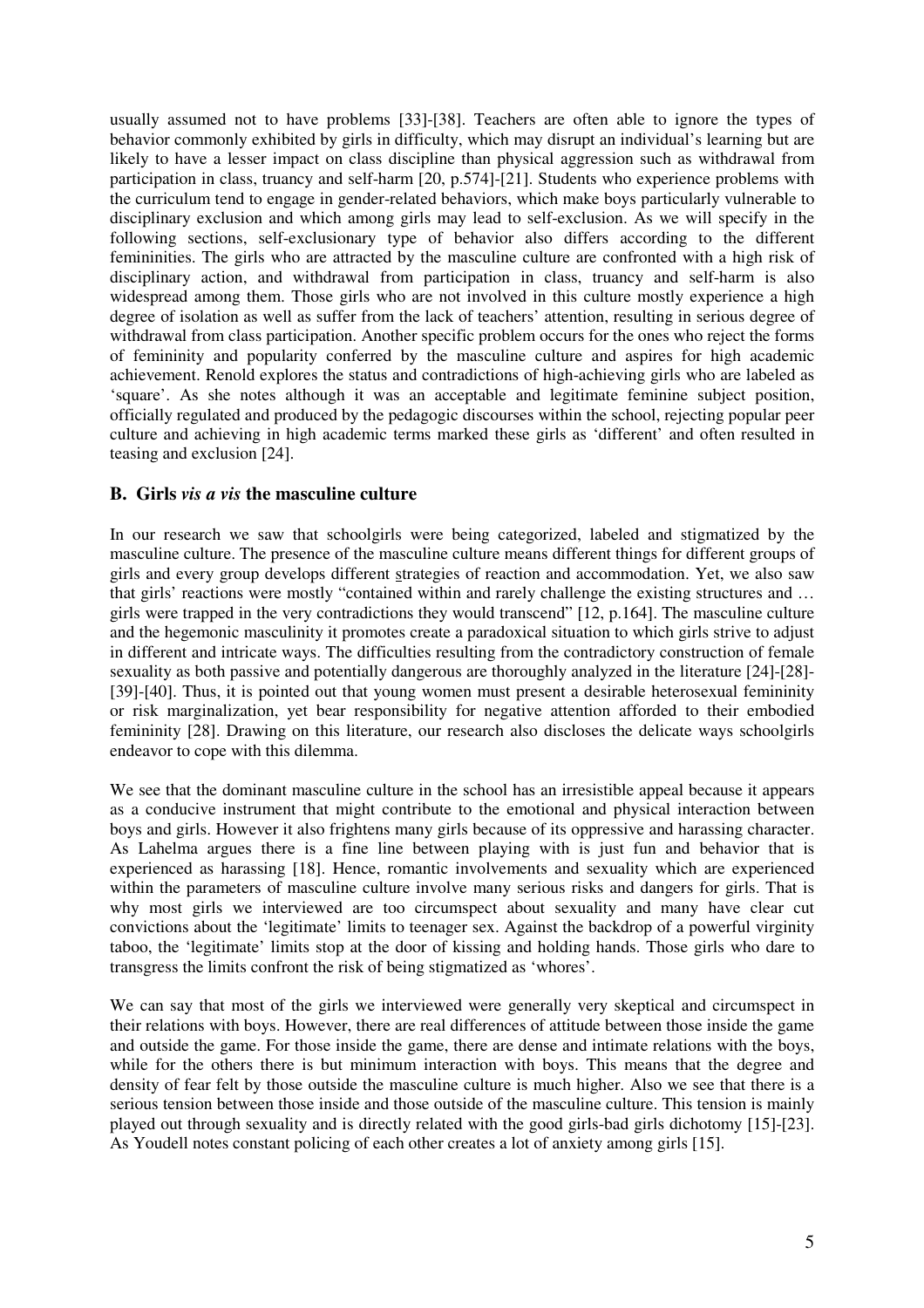We have argued that there are multiplicity of competing gender discourses and varied femininities in the school. In the following sections of the article we want to analyze the resistance and adaptation strategies of different groups of girls and to explore the state of being stuck between educational expectations and masculine school culture. We will mention four different types of feminine subject positions, namely 'tough girls', 'whores', 'teacher's pets' and 'the rest'.

# **C. Inside the 'masculine culture': 'tough girls' and 'whores'**

# **'Tough girls'**

These are the ones who are enjoy the popularity and femininity conferred by the masculine resistance culture. For this reason, they are considered as bad girls or difficult girls. As Robinson says about 'difficult girls', they are generally more assertive, confronting, loud, aggressive and uncontrollable (p.278) [41]. As it is frequently indicated in the literature, girls' assertive or disruptive behavior is seen as anti-feminine and tends to be interpreted more negatively than boys [12]-[29]-[41]. Therefore, they can easily "get caught in this reputation cycle" [41, p.280]. While they are seen as anti-feminine, this reputation also implies many things about their 'precocious' femininity. Walkerdine describes how playful and assertive girls come to be understood as over-mature and too precocious [29]. As she points out, while it is certainly a space in which they can be exploited, it provides a space of power, although one which is subject to discourses of denigration. Similarly Reay, in talking about 'spice girls' asserts that "their espousal of girl power… allowed them to make bids for social power" [12, p.160]. Similarly, we can say that 'tough girls' appear to transgress prevailing gender rules while also active in constructing traditional heterosexuality [12].

The school experience of girls inside the 'masculine culture' is shaped in accordance with the masculine power culture and it derives mainly from the sexual tension between the two sexes. There are intense and intimate relations of friendship and love as well as harassment between those girls and boys. The admission of these girls into the masculine culture is conditioned by their class position as well as their character and looks. The most common trait of the girls we classified as 'tough girls' is being 'jaunty', 'free' in their manners and outfit and highly self-confident

As to the educational expectations of these girls, we can say that lower-middle class girls within this category really want to 'succeed' and to have a profession although they do not consider themselves 'successful' or 'promising'. The school experience of most of them has been very unstable and interrupted for various reasons. Most of them have either been expelled from school before or then returned, repeated the classes or currently under the threat of being expelled. Nevertheless, they feel a strong sense of commitment and affection for the school, because they are among the ones who shape the school culture. As is apparent in expressions such *as 'everybody knows us', 'I know everybody here', 'we have a wide circle'*, they step forward as 'big sisters', in other words as the leaders of girl gangs.

Aysun was a typical example of a tough girl. Here is her account as to her 'transformation'.

*"When my father enrolled me to this school, I cried for a week. The people I know who graduated from this school used to tell us about nasty things... about drinking alcohol, smoking, fights etc.. .. I myself had to adjust to this culture though half-heartedly. We did the same things we saw here. We have become like them. But now I love the school".* 

Then, what is the story of this transformation? How come these girls got involved into the masculine power game so outrightly? The quotation from Aysun clarifies the intricate ways in which girls are compelled to enter into the game. We want to draw attention to the point that in this discourse, 'oppression' mostly signifies the physical/verbal assaults to chastity.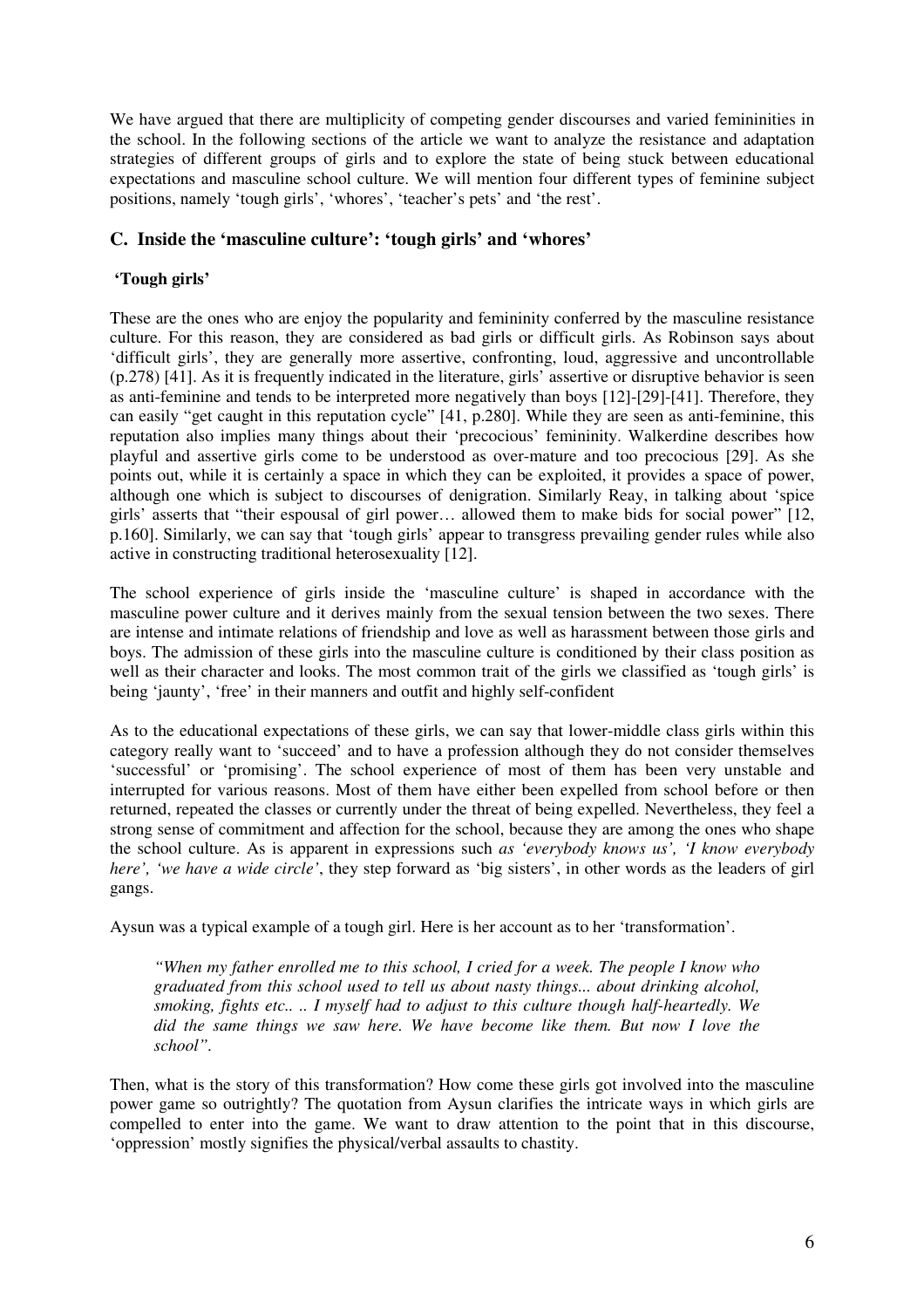*"But I don't like the social surroundings of this school. The people of this neighborhood are very bizarre. They like to oppress people just for fame, they say "I'm here, I'm the father of this school, I command, I repress, etc" ... here, even smoking is seen as an asset, the social environment here is very bad, something like a Mafia, they don't come here to learn, they do everything to make a 'name' here ... when I first arrived in the school, they tried to oppress me as well. They said "you are colt/rookie", I waited patiently for a long time. Then I showed myself too. I said "who do you think you are, you cannot oppress me". And when I resisted in this way, I was stigmatized".* 

Intense interaction between girls and boys within the masculine power game enables pleasurable relations but it also points to the existence of a serious sexist oppression. Boys' treatment of girls reflects a strong male supremacy that classifies girls as those 'to be loved' and 'those to be abused'. For those 'to be loved' there are strict limits to behavior. Aysun clarifies the limits as:

*"We have been dating for nine months. We are kissing, hugging at most. He loves me, so he would not want anything bad to happen to me. He would not do anything bad to me even if he wanted to. I have a family, so he would not defame me".*

There is a real dilemma for those girls 'inside' the masculine culture: On the one hand, they are expected to meet the demands of boys for friendship and love on the other hand, they are faced with the risk of being labeled as 'whore' / 'whore' when the vague borders are violated. Thus, the tension stemming from swearing, harassment, gossiping, defamation and labeling concerning the chastity/honour of girls appear to be the main stimulus behind the fights among girls. In the end, girls are driven to protect their 'name' by doing exactly the same things as boys. Their sub-culture is also organized around the same motto: 'You should be powerful in order not to be oppressed'.

#### **'Whores'**

It is important to stress that the attribution 'whore' refers to the instant possibility of stigmatization which is valid for every girl inside the power game rather than designate a distinctive category of particular girls. Our observations about this 'category' of girls are in line with Youdell who points to the centrality of virgin/whore dichotomy for the constitution of valorized heterosexual femininities in school cultures [15]. It is not the 'fact' of being or not being a virgin that is crucial. Rather it is the constutive force of a discourse of virginity and the ways in which the deployment of this constrains the possibilities for intelligible hetero-femininities, that is significant within the students' discursive practices [12, p.262]. Discourses of this feminine morality also entail the necessity for this (im-) morality to be policed. The fact that female sexuality is pathologized in many ways is frequently indicated in the related literature [15]-[24]-[29]. Female sexuality is often constructed as potentially dangerous and girls as the object of male desire. The dominant gender discourse leads to a damaging culture of verbal harassment among girls and self-exclusion occurs as a result o bullying. The 'whores' are the ones who are most exposed to the damaging effects of the harassment culture.

Being a 'desiring' girl who violates the vague borders of masculine culture suffices to be stigmatized as 'whore'. In every school culture, there are such girls representing this demonic sexuality. We have seen the discursive construction of this demonic sexuality properly in the case of Asya who revealed us her tragic story. It was the family environment with a heavy sexist oppression where Asya faced the stigma of 'whore' for the first time. Among the girls we interviewed, it was only Asya whose family did not support her educational ambitions and tried to convince her to get married instead of going to high school. But Asya wanted to continue her studies and to have a profession to make a living, just because she observed in her close family circle the "*misery of women who get married at an early age and who have problems with their husbands*". Unfortunately, the school experience of Asya ended with a great trauma. When we met her, she was a school failure who had been estranged from school and was on the verge of making up her mind as to whether she would drop the school or not. The quotation below shows the sources of her desperate situation.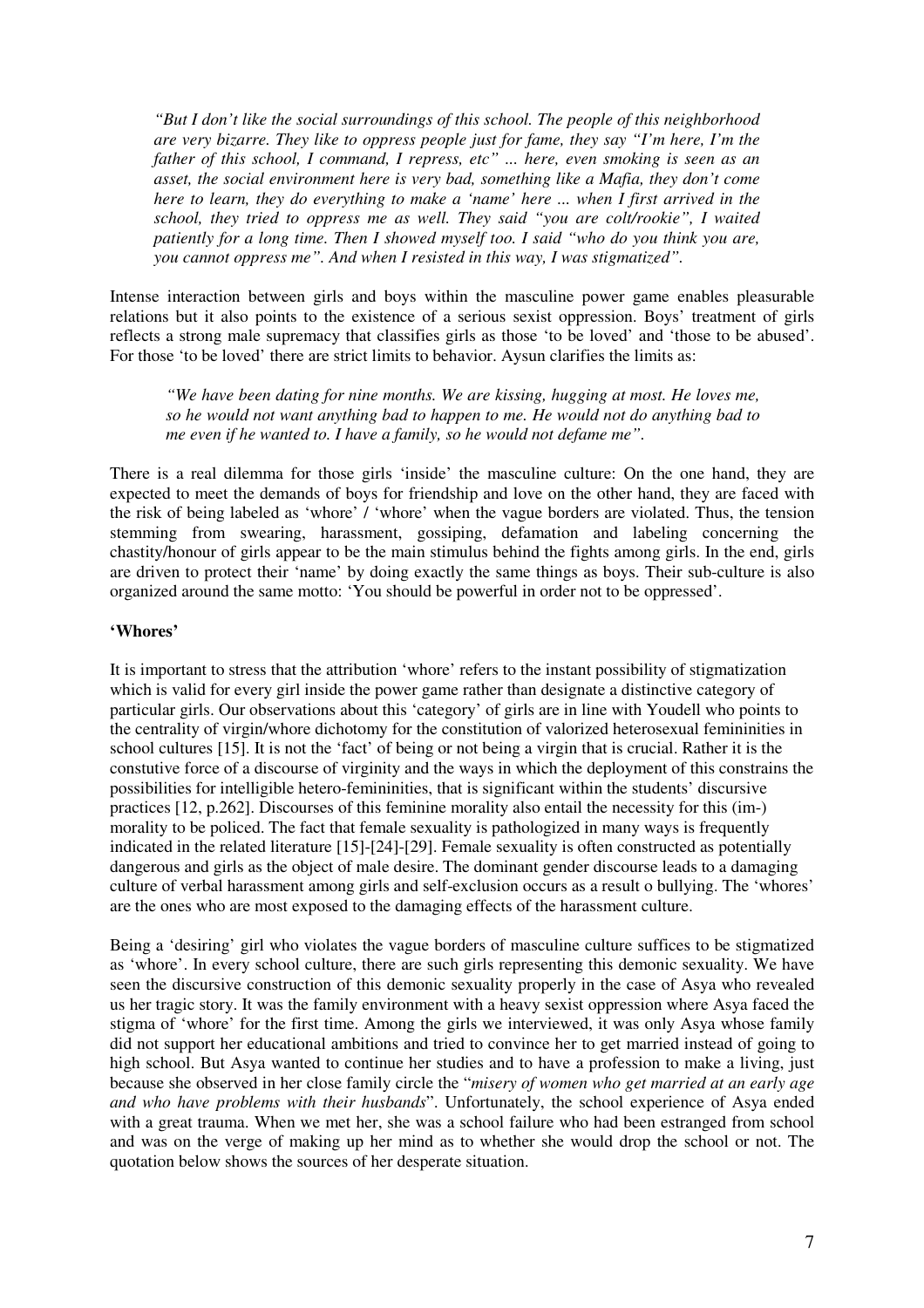*"We ran off from school with my friends several times with friends. I used to run off quite often when I'm got bored with classes. I did not want to come to school because I'm not happy here. This year I have many problems with my friends. All of them are boring me. I don't have any good friends. All boys are ill-intentioned in their approach towards me, because my looks are nice. They verbally harass me, hold me, and try to fondle me. For example, I like a boy from my class. When he comes and sits next to me, puts his arm around my shoulders, other boys come and say "it is our turn". He can not do anything to them because they are his close friends. All of them want to abuse me because I don't fool around with them. They easily use that word, "whore", into my face. I cannot make complaints about them to teachers, because it is their usual attitude. I usually don't talk to them. I hate the men in my class. Anyway, I will leave the school next year. It is not because of school but because of my classmates. My mother also wants me to go to a school in my neighborhood so that I will not be able to go to the city center. Sometimes we go to city center with friends, we go to cafes etc. I go home late at night, so my mother does not like it".* 

Asya does not only have problem with her classmates. Teachers actively contribute to her stigmatization process as well, making things worse for her.

*"The main problem is men, these pervert men. Then come teachers. When I wear a skirt or put on some make up, I dread the teachers. For example, in my first days in school Miss. Ayten used to talk to me very often. I was thinking to leave the school just because of her. Maybe she does the same thing to others, I don't know, but I felt as if she was messing only with me. She used to say "why are you coming to school", "you are not coming to school to learn". She clearly meant that "you are coming here to fool around with boys'. She said many hurting words like "I do not want to waste my time with you; I want to spend my time on the good students".* 

Under such heavy sexist pressure, Asya's perception of man, love, sexuality and virginity begins to get blurred and she turns to an object open to abuse or even to rape because of her 'desires'. On the one hand she does not trust men and says that she *"wants to have a man without feeling any affection or/and love to him and leave him once she conquered him"*. On the other hand she seems very submissive towards men when she says that *"what do men exist for? He should be possessive, be the father to our children, so that you will not go astray, he should be a bit macho"*.

### **D. Outside the masculine culture: 'teacher's pets and 'the rest'**

### **Teacher's pets**

There are other girls who stay outside the masculine resistance culture but certainly not immune from its effects. Generally girls in this category are the most better behaved and compliant students in school. They are very respectful of the teacher's authority and never violate school rules. Our research tries to illuminate varied dimensions of this contradictory subject position, some of which have been widely analyzed in the literature. [23]-[24]-[25]-[26]-[33]-[41]. Some writers underline the paradoxes of being 'clever' and 'feminine' at the same time. Although being 'square' was a particularly 'feminine' position to occupy, it also de-feminised girls who occupied this position because of their rejection of (active) heterosexual practices and desires, so embedded in the normalization and regulation of 'normal' girls [24, p.580]. Other writers spotlight other kind of problems related with being a 'quasi-teacher' [24]-[33]-[41]. Perceived to be passive and controllable, the 'good girl' image was used by teachers as a standard measurement of good student behavior. Nevertheless, this quasiteacher subjectivity is not valued properly and become a disadvantage for these girls.

We want to add to the valuable insights of the literature the further complexities the 'idealized' girls are faced with due to the presence of a masculine resistance culture. This is the group of girls who are outside of this masculine resistance culture and 'closer' to the teacher's authority. These are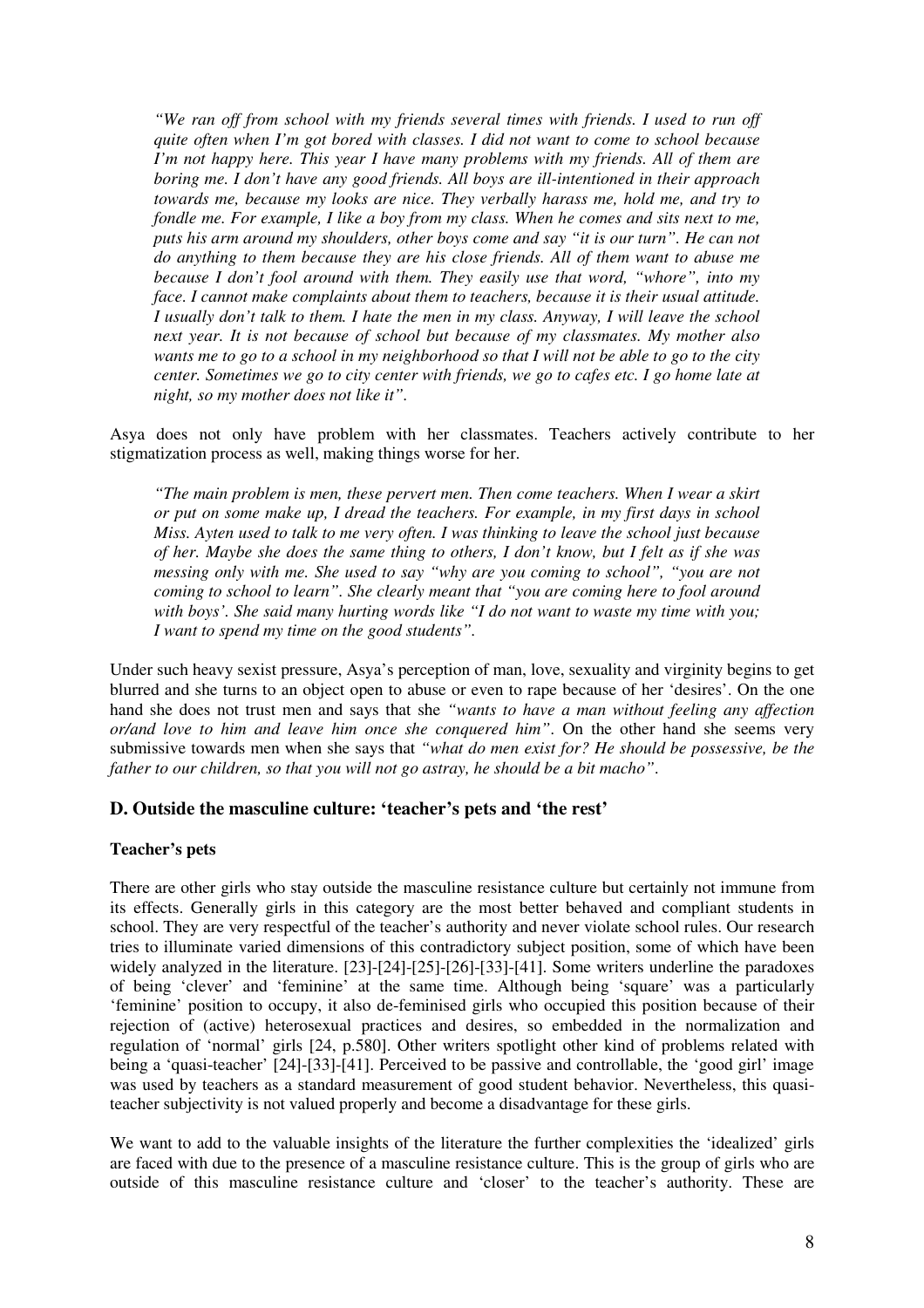'successful' girls with a middle class background, with whom the 'unruly' boys experience the most severe sexual tension. For 'unruly' boys, to ignore and harass the so-called 'teacher's pets' also means resisting to the teachers' authority. Thus these girls experience a deep feeling of estrangement from the school culture in general and are supporting more authoritarian practices.

We have seen the most extreme example of a 'teacher's pet' in the case of Cemile. Cemile is one of the most successful and extremely compliant girls in the school and attracts the hostility of many of her classmates. She is also labeled as a militant 'feminist' (in the sense of being a man-hater) by most boys and girls. The long quotation below shows perfectly the intensity of tension Cemile experiences with the masculine culture at school.

*"Our class is full of those who failed in the previous years, who are unsuccessful; they discourage the ones who are trying to succeed in classes. I don't like my classmates at all. All the students in the class are against me. … One of them insulted me, he said things like "animal, idiot". In response, I said "don't address me in this way, you poor soul, that is all, but the class still holds me responsible for everything. They are jealous of my success. If you treat them in a friendly manner, then they will abuse you. So, I don't want their friendship. In our circle, there is no one I can talk to, about the war for example ... the only thing they [the girls in my class] do is crying and lamenting for boys... And the boys regard girls as sex objects. Some girls are pleased with it. It is fortunate that our grandmothers, who carried ammunition to the fronts during the Turkish national war, did not see this situation".* 

Her scathing criticism is directed against the masculine culture and the image of 'popular' girl. She concluded from what she has observed in her class that girls as well as boys are degenerated. She particularly hates boys. She tries not to establish any kind of relation with them. Against boys who taunt her for being a feminist, she advocates feminism as follows:

*"I do not discriminate between boys and girls but I observe many things in my surroundings. When I see those women who are battered by her husbands, I decide not to marry. It is for sure that there are good men, but I don't see them around".* 

Cemile also directs heavy criticisms at girls and the culture of girls around her. She thinks that *"they come to school for purposes other than education"*, *"they are under the influence of magazine culture radiated by television"*, *"and they develop wrong type of relations with men under the pretext of love"* etc. Against them she constructs herself as a *"Turkish girl following the line of Atatürk the Founder"*.

When we look at from Cemile's point of view, we notice the bullying and harassing character of this culture. But on the other hand, when we look at other students' eyes, we also notice her frightening estrangement and her demeaning attitude towards other pupils. In other words, Cemile seems wild and cruel too. We can conclude that Cemile as the 'ideal student' appears as one of the weirdest figures in school.

### **And 'the rest'**

The girls from the poorest strata seem to have the least contact with the masculine culture. The reason why we call them as 'the rest' is that these girls are not cared for by neither other students or by the teachers. They think they are treated as if they don't exist in school. We see that they are made totally 'invisible' by the gender regime of the school. Not confronted with the risk of disciplinary action, these girls are the ones who are most likely to express self-exclusionary types of behavior [21]. We also see that these girls are mostly neglected not only by the school culture, but by the literature as well. As to their femininity, we can say that they do not rise even to the level of 'good girls', although their self-identity is mostly constructed against the 'bad girls'. Educational life of these girls has been very problematic from the very beginning. Their families are and/or cannot be supportive enough for them. Like all other girls we interviewed they also believe in education as the most powerful way to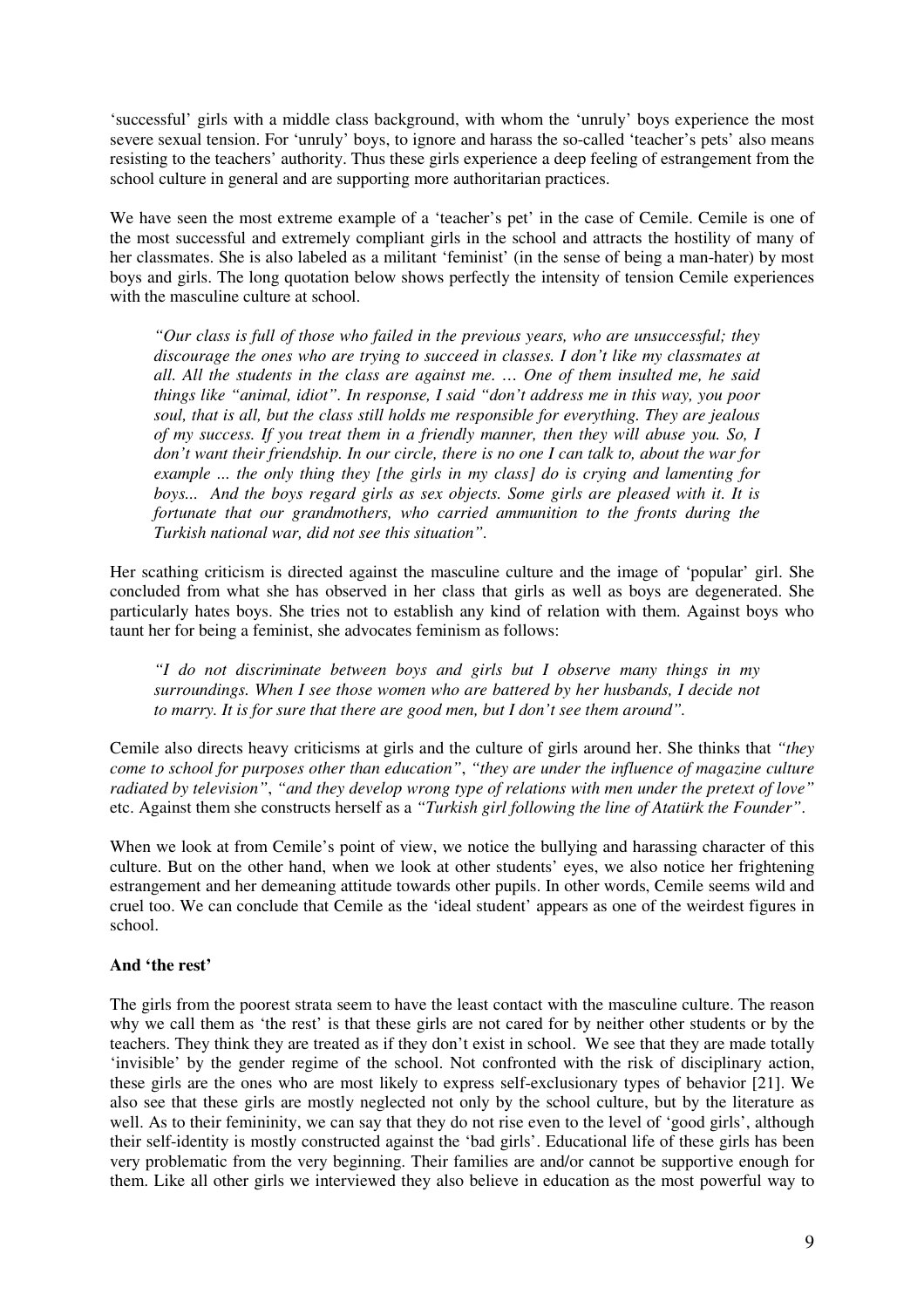empowerment for women. At the limit case, going to school and getting married are constructed as alternative options in life. The school experience of these girls is shaped both by their resentment against teachers and by their class and gender animosity against the masculine culture. Thus, the girls develop a serious indifference towards the school environment and isolate themselves from other students.

Meral is a typical example of these girls. She comes from a very poor family where the father died at a very early stage of her childhood. She also had to cope with a serious illness from early age on, so her education has been frequently interrupted from the very beginning. Meral's narrations represent the typical themes that are dominant in the gender discourse of these girls. These can be stated as follows: extreme importance placed on education, strong sense of responsibility towards family, fear of authority, demonizing the 'spoiled' students as the main sources of all troubles in school, regarding herself superior over all other students in terms of maturity, strong awareness and acceptance of her own social class position, a perceivable humanitarian concern for existent inequalities in the society. The quotation below shows clearly how these themes are intricately articulated in her discourse.

*"Teaching is a sacred profession ... They try to do their best to us teach something. The spoiled students do not appreciate the chance they have been given. Teachers say that "we don't want anybody to fail" but the students don't care and in the end they lose... Here, I can not make any friends. The way they think is entirely incompatible with mine. They laugh at things that mean a lot to me. They make fun of many things. For example, they make fun of poor people who line up for cheap bread, sick people, and handicapped children. I too can be regarded as a half-handicapped person. I learnt many things when I was in hospital, I have known the people. So, I see myself as more mature person".* 

In these girls' narration 'spoiled' behavior designates those which express self-expression, selfconfidence and disobedience to authority. Such attitudes present a threat not only in class terms but also in gender terms. They are afraid of boys not only because they see them as the main bearers of 'spoiled' culture but also as a sexual threat. Here are another girl's words:

*"My elder sister says "draw lessons from the films you have seen, you must remember, they (men) can take you somewhere, they can put a sleeping pill in your tea cup, and then they can treat you as they please', so, I'm afraid of men, I don't trust them ... They are staring at girls, looking at their bottoms, they are molesting, so I conclude that they can do harm".* 

These girls stay away not only from the boys but from the 'popular' girls as well. Their identity is constructed against them. In their narration about such girls, gender and class dimensions are intermingled. Here is an exemplary view:

*"The so-called popular girls don't come near us, they are very haughty, they are too selfish, they dress up and put on make-up, they go to the private courses, they are spoilt, frankly speaking, they enjoy to be involved with men".* 

Consequently, these girls implement a peculiar kind of isolation strategy against the masculine school culture. We see that their typical reaction towards this culture is one of 'not getting involved'. They believe that if "*you do not get involved, they would not harm you any way".* They try to cope with the threatening reality by ignoring it. But in order to avoid being involved, they have to exert a strict control over themselves.

# **V. CONCLUSION**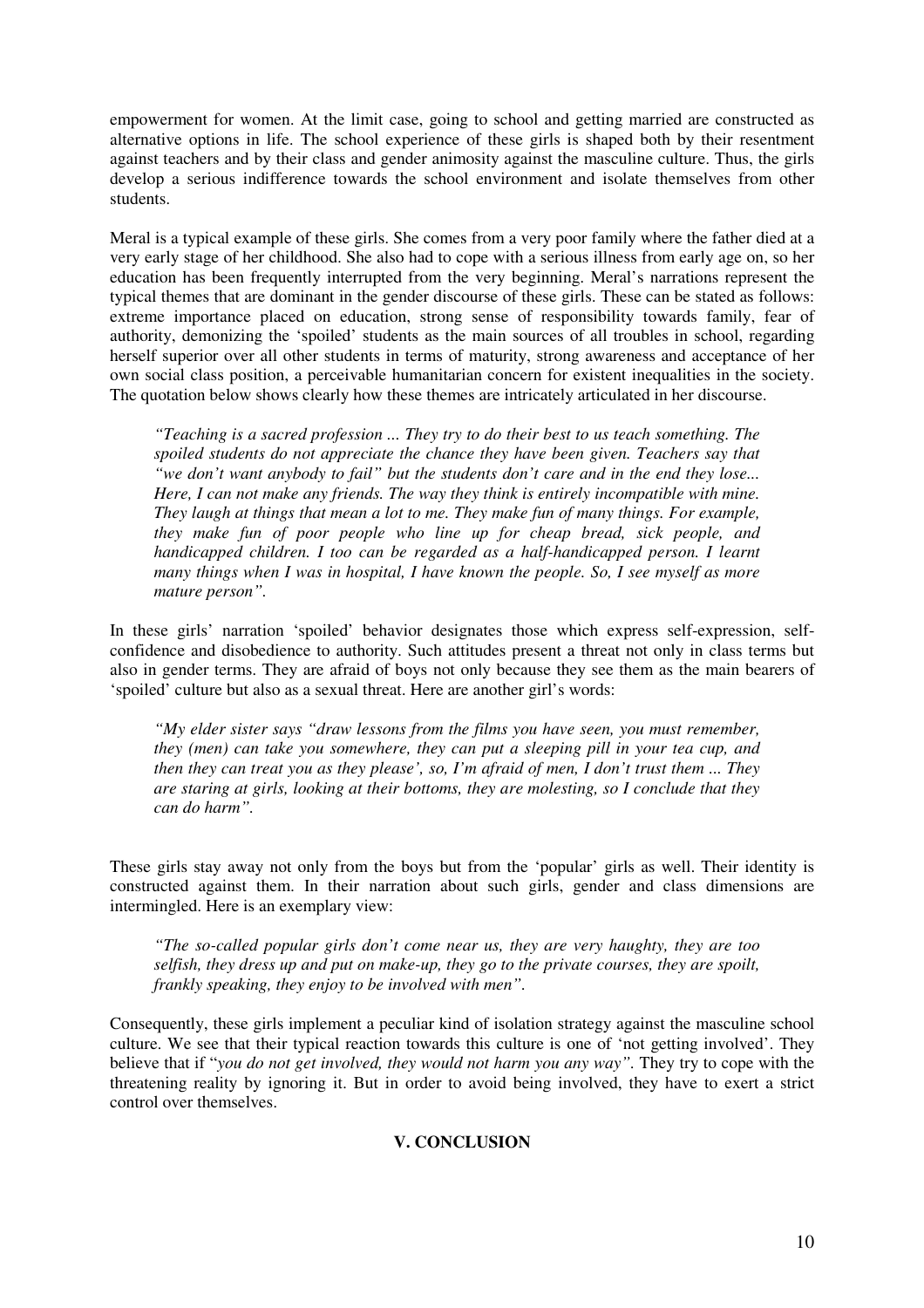The most general conclusion of this article is that the multiple femininities of schoolgirls are conditioned by the tension between two interrelated positions. The first one is the educational expectations of girls which significantly differ from that of boys. Education is seen as the most important and effective means for personal empowerment against the possible restrictions that a would-be husband will possibly exert on the woman/female party in the marriage. Unfortunately, the high expectations of girls remain unmet by the gender regime of school, and different subject positions emerge from the different accommodation and resistance strategies to the gender-mediated problems. Secondly, different types of feminine subjectivities are determined by their differential position vis-àvis the masculine resistance culture that is dominant in the school. However, regardless of one's position vis-à-vis the hegemonic power game, masculine culture creates a serious tension for every group of girl.

### **REFERENCES**

[1] H. A. Giroux, *Ideology, Culture & Process of Schooling*, Philadelphia, Temple University Press, 1981.

[2] H. A. Giroux, *Theory, Resistance and Education*, South Hadley, Mass, Bergin and Garvey, 1983.

[3] H. A. Giroux and P. McLaren, *Critical Pedagogy, the State & Cultural Struggle,* Albany, State University of New York, 1989.

[4] B. Kanpoll, *Critical Pedagogy: An Introduction*, Westport:Bergin & Garvey, 1999.

[5] P. McLaren, *Life in Schools: An Introduction to Critical Pedagogy in the Foundations of Education,* NY & London, Longman, 1989.

[6] M. Arnot, Class, Gender and Education, UK: Open University Press, 1981

[7] M. Arnot, "Male Hegemony, social Class and women's education", Journal of Education, no.16, pp.64-89, 1982.

[8] P. Bourdieu and P. Passeron, *Reproduction in Education: Society and Culture* London and Beverly Hills:Sage Publications, 1977.

[9] S. Kessler, D. J. Ashenden, R.W. Connell and G. W. Dowsett, "Gender Relations in Secondary Schooling*", Sociology of Education*, vol.58, pp.34-48, January 1985.

[10] A. Jones, "Becoming a 'girl': post-structuralist suggestions for educational research", *Gender and Education*, no.5, pp.157-166, 1993.

[11] B. Francis, "Modernist reductionism or post-structuralist relativism: can we move on? An evaluation of the arguments in relation to feminist educational research", *Gender and Education*, no.11, pp.381-394, 1999.

[12] D. Reay, " 'Spice girls, 'Nice girls', and 'Tomboys': gender discourses, girls' cultures and femininities in the primary classroom*, Gender and Education*, vol.13, no.2, pp.153-166, 2001.

[13] R. W. Connell, *Masculinities*, St Leonards NSW, Australia: Allen and Unwin, 1995.

[14] D. Youdell, "Wounds and reinscriptions: schools, sexualities and performative subjects", Discourse, no.24 (4), pp.477-494, 2004.

[15] D. Youdell, "Sex-gender-sexuality: how sex, gender and sexuality constellations are constituted in secondary schools", *Gender and Education*, vol.17, no.3, pp.249-270, August 2005.

[16] J. Larkin, "Walking through walls: The sexual harassment of high school girls", *Gender and Education*, vol.6, Issue 3, pp.263-282, 1994.

[17] N. Duncan, (1999) Sexual Bullying: Gender Conflict & Pupil Culture in Secondary Schools London, New ,York: Routledge, 1999.

[18] E. Lahelma, "Gendered Conflicts in Secondary School: fun or enactment of power?", *Gender and Education*, vol.14, no.3, pp.295-306, 2002.

[19] E. Debardieux, C. Blaya and D. Vidal, Tackling Violence in schools: A Report from France, in . P. K. Smith, (Ed.) *Violence in schools: the response in Europe*, London: RoutledgeFalmer, 2003

[20] A. Osler and K. Vincent, (Eds) *Girls and Exclusion: rethinking the agenda,* London: Routledge Falmer, 2003.

[21] A.Osler, "Excluded girls: interpersonal, institutional and structural violence in schooling", *Gender and Education,* vol.18, no.6, pp571-589, November 2006.

[22] M. Dunne, S. Humphreys and F. Leach, "Gender violence in schools in the developing world", *Gender and Education*, vol.18, no.1, pp.75-98, January, 2006.

[23] V. Walkerdine*, Schoolgirl fictions*, London: Verso, 1990.